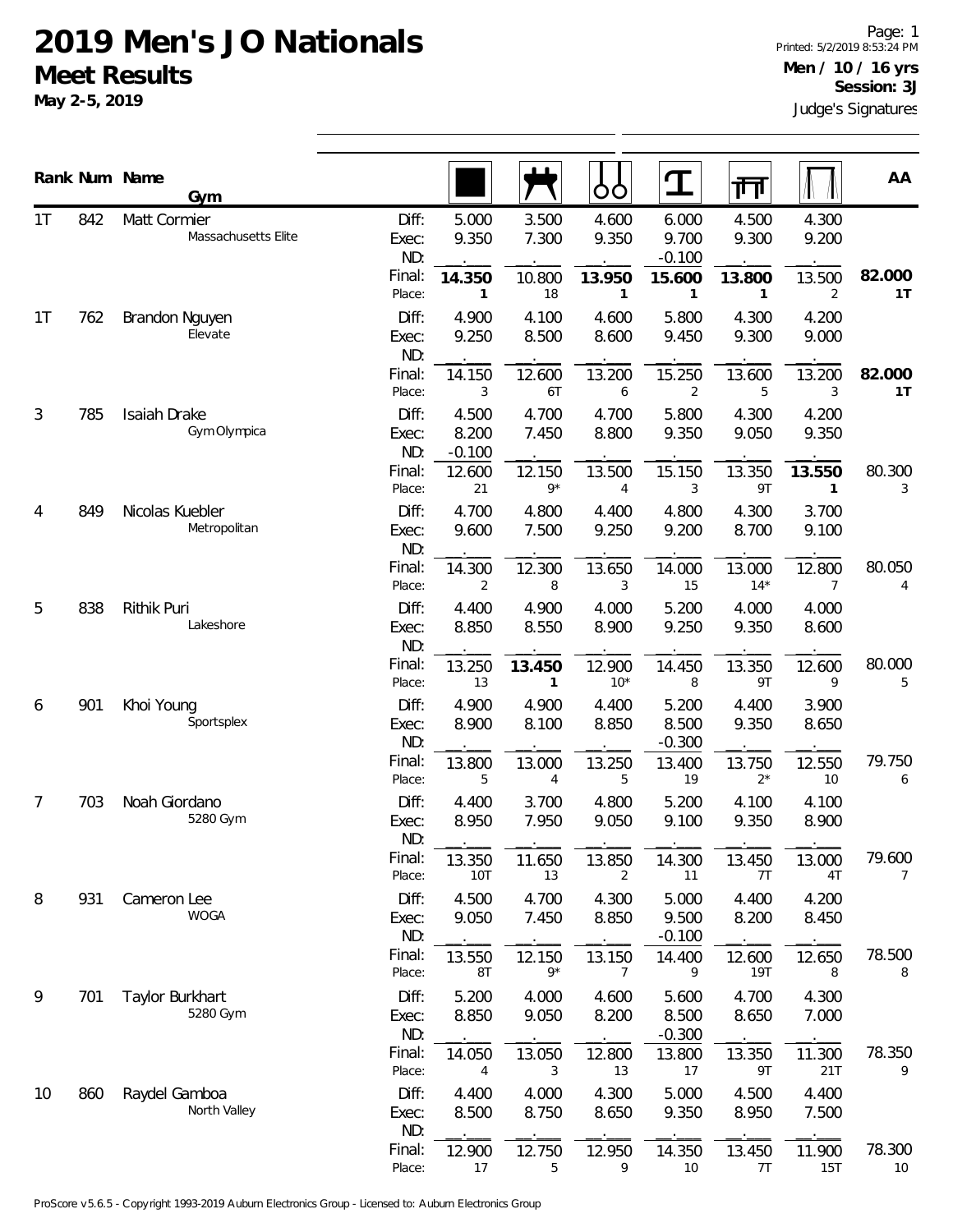## **2019 Men's JO Nationals Meet Results**

**May 2-5, 2019**

|     |     | Rank Num Name<br>Gym               |                       |                |                          | OO                         | ${\bf T}$                  | गा                   |                      | AA            |
|-----|-----|------------------------------------|-----------------------|----------------|--------------------------|----------------------------|----------------------------|----------------------|----------------------|---------------|
| 11  | 736 | Oliver Zavel<br>Crenshaw's         | Diff:<br>Exec:<br>ND: | 4.800<br>7.500 | 4.100<br>7.750           | 4.000<br>8.900             | 5.100<br>9.400             | 4.500<br>9.150       | 3.700<br>9.150       |               |
|     |     |                                    | Final:<br>Place:      | 12.300<br>25   | 11.850<br>12             | 12.900<br>$10*$            | 14.500<br>5T               | 13.650<br>4          | 12.850<br>6          | 78.050<br>11  |
| 12  | 930 | Dallas Hale<br><b>WOGA</b>         | Diff:<br>Exec:<br>ND: | 4.500<br>9.250 | 4.400<br>7.700           | 4.100<br>7.700             | 4.600<br>9.650             | 4.600<br>8.950       | 4.100<br>8.200       |               |
|     |     |                                    | Final:<br>Place:      | 13.750<br>6    | 12.100<br>11             | 11.800<br>22               | 14.250<br>12T              | 13.550<br>6          | 12.300<br>$12*$      | 77.750<br>12  |
| 13  | 866 | Zac Tiderman<br>OMEGA Gym          | Diff:<br>Exec:<br>ND: | 4.500<br>9.200 | 3.500<br>6.300           | 4.100<br>8.900             | 4.800<br>9.700             | 3.800<br>8.600       | 4.100<br>8.200       |               |
|     |     |                                    | Final:<br>Place:      | 13.700<br>7    | 9.800<br>22              | 13.000<br>8                | 14.500<br>5T               | 12.400<br>22         | 12.300<br>$12*$      | 75.700<br>13  |
| 14T | 942 | <b>TYLER Shimizu</b><br>West Coast | Diff:<br>Exec:<br>ND: | 4.400<br>8.900 | 4.900<br>5.400           | 3.800<br>9.050             | 4.000<br>9.350             | 4.200<br>8.650       | 3.600<br>9.400       |               |
|     |     |                                    | Final:<br>Place:      | 13.300<br>12   | 10.300<br>21             | 12.850<br>12               | 13.350<br>20               | 12.850<br>17         | 13.000<br>4T         | 75.650<br>14T |
| 14T | 870 | Alek Kuzmenchuk<br>Paragon NTC     | Diff:<br>Exec:<br>ND: | 4.000<br>8.650 | 4.400<br>8.700           | 3.700<br>8.000             | 4.000<br>9.250             | 4.100<br>8.950       | 3.900<br>8.000       |               |
|     |     |                                    | Final:<br>Place:      | 12.650<br>20   | 13.100<br>$\overline{2}$ | 11.700<br>25               | 13.250<br>23T              | 13.050<br>13         | 11.900<br>15T        | 75.650<br>14T |
| 16  | 798 | Major Bain<br>GymTek               | Diff:<br>Exec:<br>ND: | 3.800<br>8.650 | 3.800<br>8.800           | 3.700<br>8.350<br>$-0.300$ | 5.000<br>9.250<br>$-0.300$ | 3.400<br>9.200       | 3.300<br>8.600       |               |
|     |     |                                    | Final:<br>Place:      | 12.450<br>23   | 12.600<br>6T             | 11.750<br>23T              | 13.950<br>16               | 12.600<br><b>19T</b> | 11.900<br>15T        | 75.250<br>16  |
| 17  | 868 | Zachary English<br>Palmetto Gym    | Diff:<br>Exec:<br>ND: | 4.300<br>8.200 | 3.000<br>8.450           | 4.100<br>8.000             | 4.000<br>9.150<br>$-0.100$ | 4.400<br>9.350       | 3.400<br>8.900       |               |
|     |     |                                    | Final:<br>Place:      | 12.500<br>22   | 11.450<br>14T            | 12.100<br><b>18T</b>       | 13.050<br>25               | 13.750<br>$2^*$      | 12.300<br>12T        | 75.150<br>17  |
| 18  | 805 | Zachary Patrick<br>Gymstrada       | Diff:<br>Exec:<br>ND: | 3.900<br>9.100 | 3.700<br>7.500           | 3.800<br>8.600             | 4.200<br>9.300             | 3.800<br>9.100       | 3.200<br>8.600       |               |
|     |     |                                    | Final:<br>Place:      | 13.000<br>15T  | 11.200<br>17             | 12.400<br>16               | 13.500<br>18               | 12.900<br>16         | 11.800<br><b>18T</b> | 74.800<br>18  |
| 19  | 848 | Dante Hays<br>Metropolitan         | Diff:<br>Exec:<br>ND: | 4.000<br>9.000 | 3.700<br>7.750           | 3.700<br>8.800             | 4.000<br>9.400<br>$-0.100$ | 3.800<br>7.700       | 3.500<br>9.000       |               |
|     |     |                                    | Final:<br>Place:      | 13.000<br>15T  | 11.450<br>14T            | 12.500<br>15               | 13.300<br>21T              | 11.500<br>26         | 12.500<br>11         | 74.250<br>19  |
| 20  | 769 | Dylan Thomas<br>EnRich Gym         | Diff:<br>Exec:<br>ND: | 4.300<br>8.800 | 3.700<br>6.900           | 4.400<br>7.700             | 5.000<br>9.500             | 3.900<br>7.650       | 3.600<br>7.700       |               |
|     |     |                                    | Final:<br>Place:      | 13.100<br>14   | 10.600<br>19T            | 12.100<br><b>18T</b>       | 14.500<br>5T               | 11.550<br>25         | 11.300<br>21T        | 73.150<br>20  |